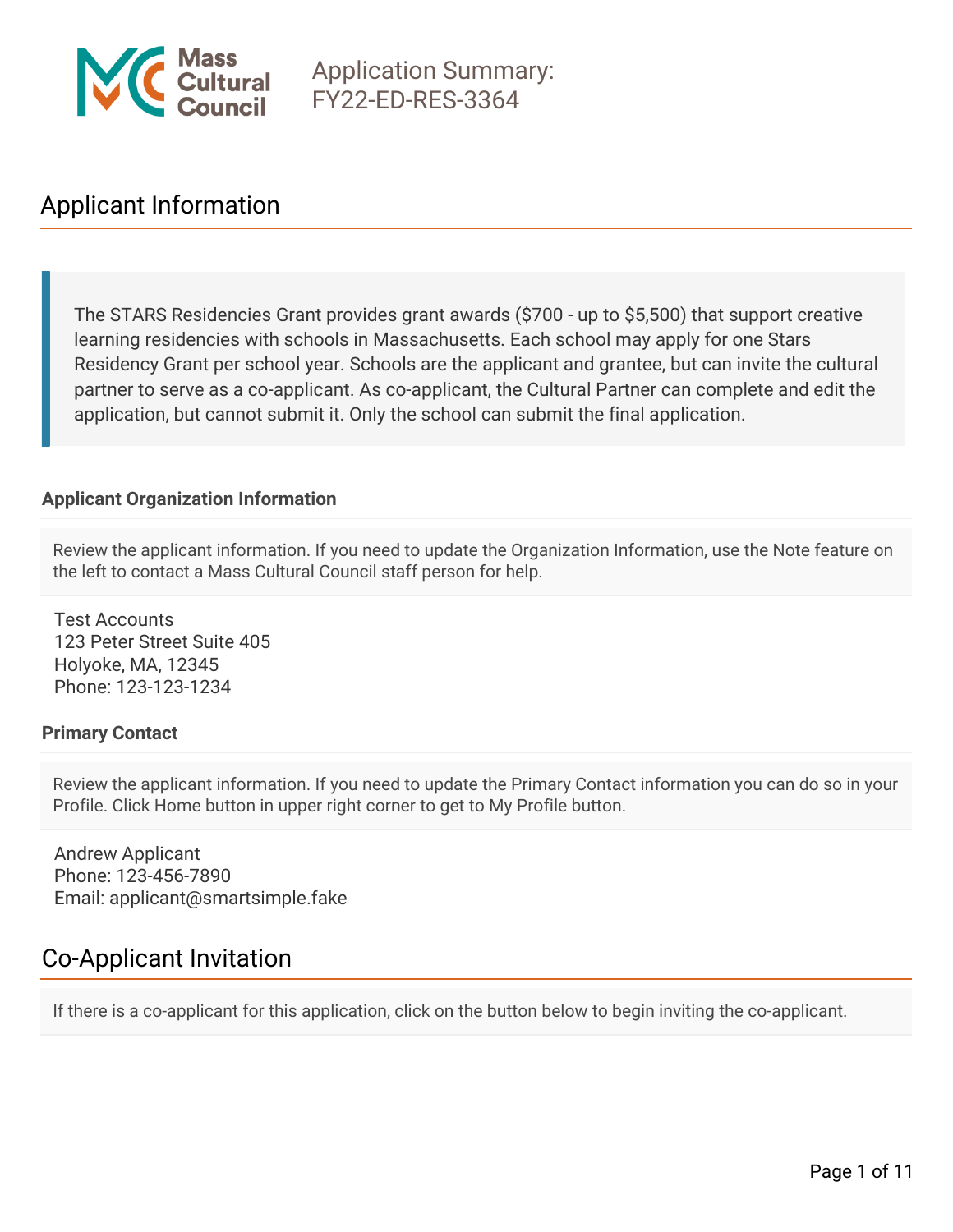

| <b>Prefix</b>    | <b>First Name</b> | <b>Last Name</b> | <b>Email</b> | <b>Role</b> | <b>Status</b> |
|------------------|-------------------|------------------|--------------|-------------|---------------|
| No Results Found |                   |                  |              |             |               |

# Contract Manager Information

The **school principal** is the contract manager for this grant. Enter the **school principal's** name and contact information below.

#### **Contract Manager**

First and last name of person managing contract

#### **Contract Manager Title**

**Contract Manager Phone**

**Contract Manager Email**

**Contract Manager Fax**

### Secondary Contact

The school employee who started the application on behalf of the school is considered the primary contact for this grant application. If there is an additional project contact at the school, you can provide their information here.

**Secondary Contact Name (first and last)**

**Secondary Contact Title**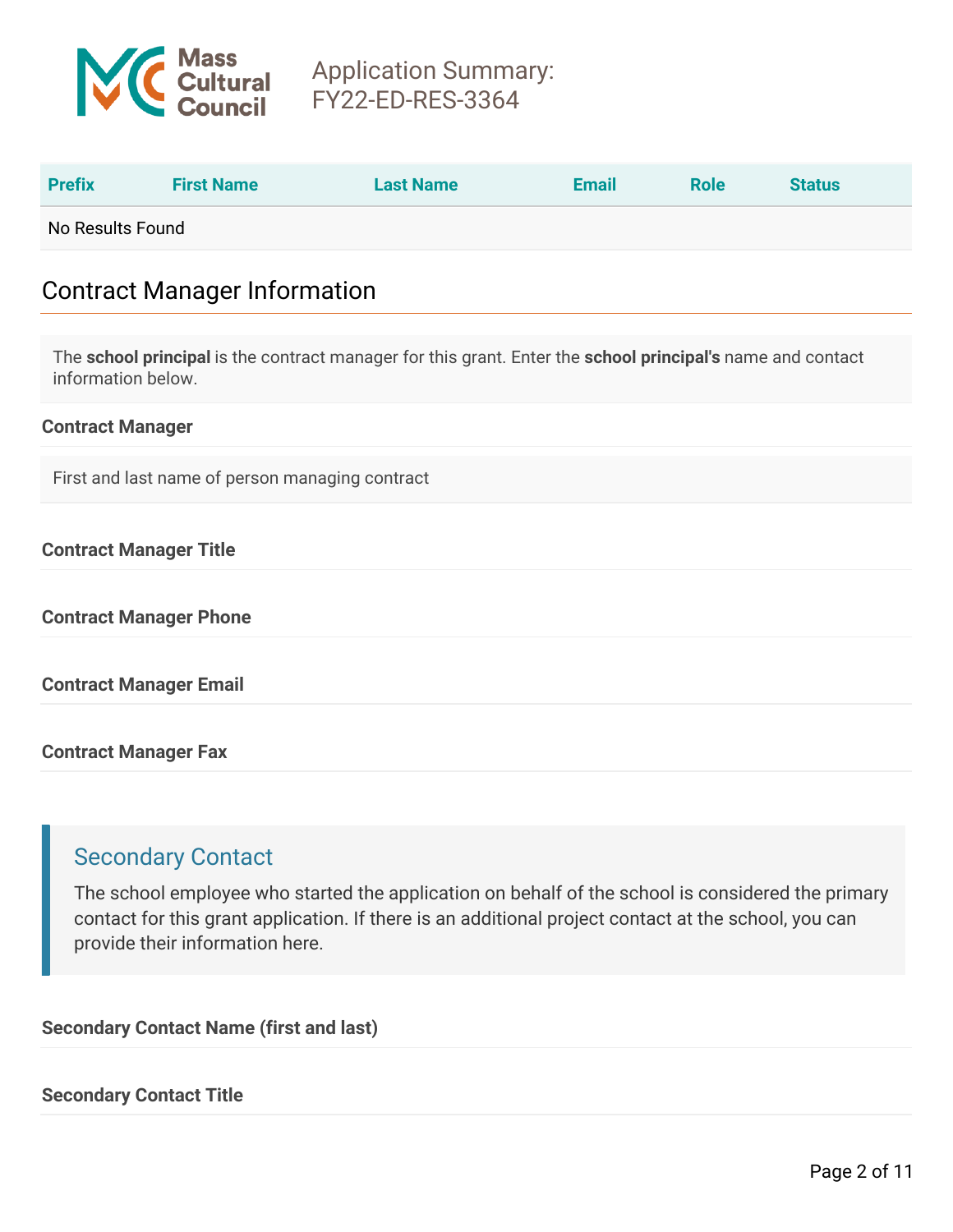

### **Secondary Contact Email**

#### **Secondary Contact Phone**

# Cultural Partner Information

#### **Cultural Partner Name**

The "cultural partner" is the artist, scientist, or scholar who will be leading the residency. Enter the First and Last Name of the Cultural Partner.

#### **Cultural Partner Organization Name**

If applicable

**Cultural Partner Discipline**

Please Select

**Cultural Partner Phone**

#### **Cultural Partner Email**

### **Have you worked with this Cultural Partner before?**

Please Select

### **Are there additional Cultural Partners?**

Please Select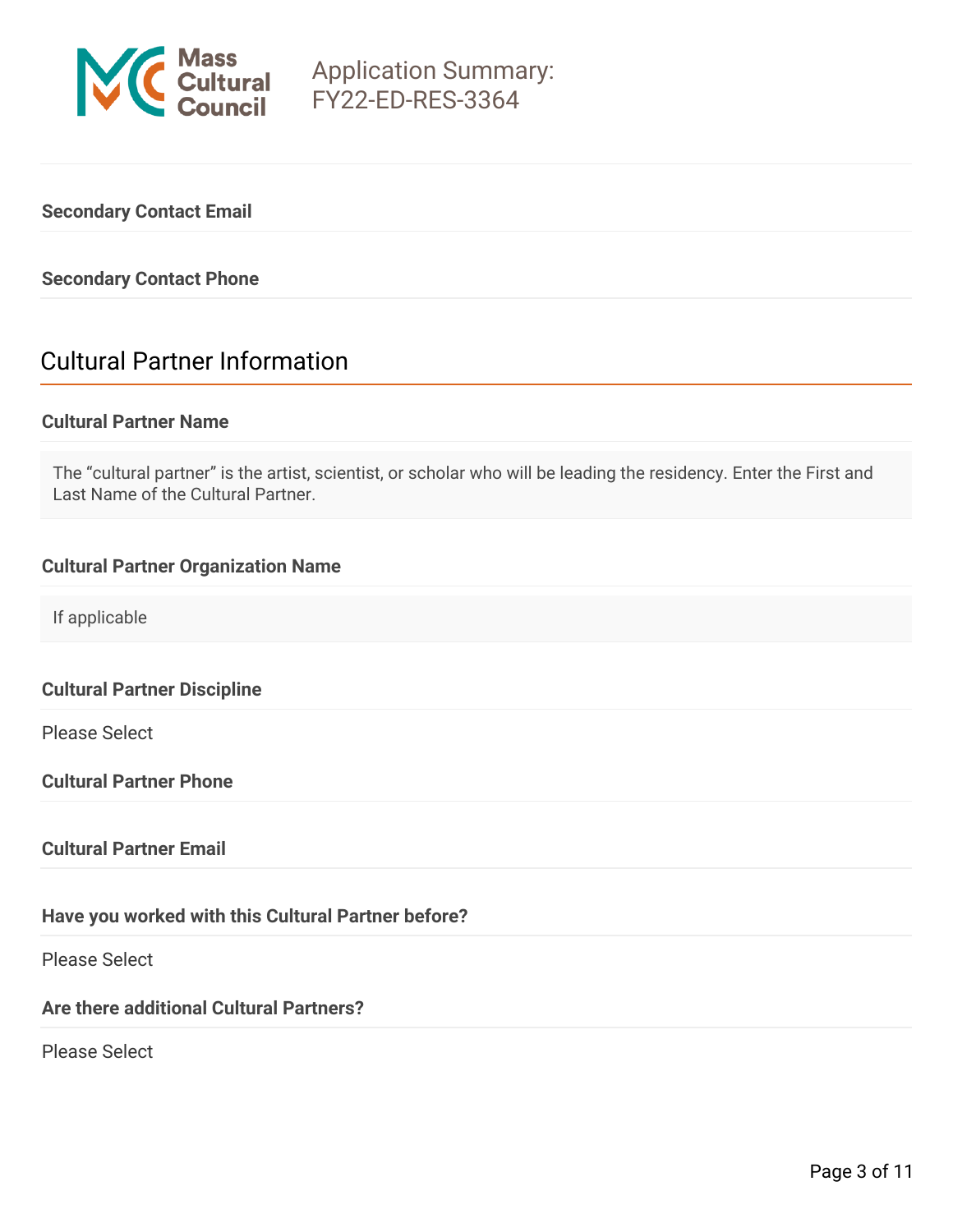

# Project Information

| <b>Project Discipline</b>                |  |
|------------------------------------------|--|
| <b>Please Select</b>                     |  |
| <b>Beginning Date</b>                    |  |
| When do you think the project may start? |  |
|                                          |  |

### **Ending Date**

When do you think the project may end?

### **Project Title**

#### **Description**

Provide a description of the residency in 150 characters or less, by completing this sentence, "This school residency..." (Example: "brings three grades of Central Elementary School together to create a play with teaching artist Gale Rogers in order to celebrate difference." )

# Residency Summary

#### **Residency is scheduled during: School hours, Afterschool hours**

Please Select

**How will the residency be delivered?**

Please Select

### **Do you have a plan for switching your delivery method should it become necessary?**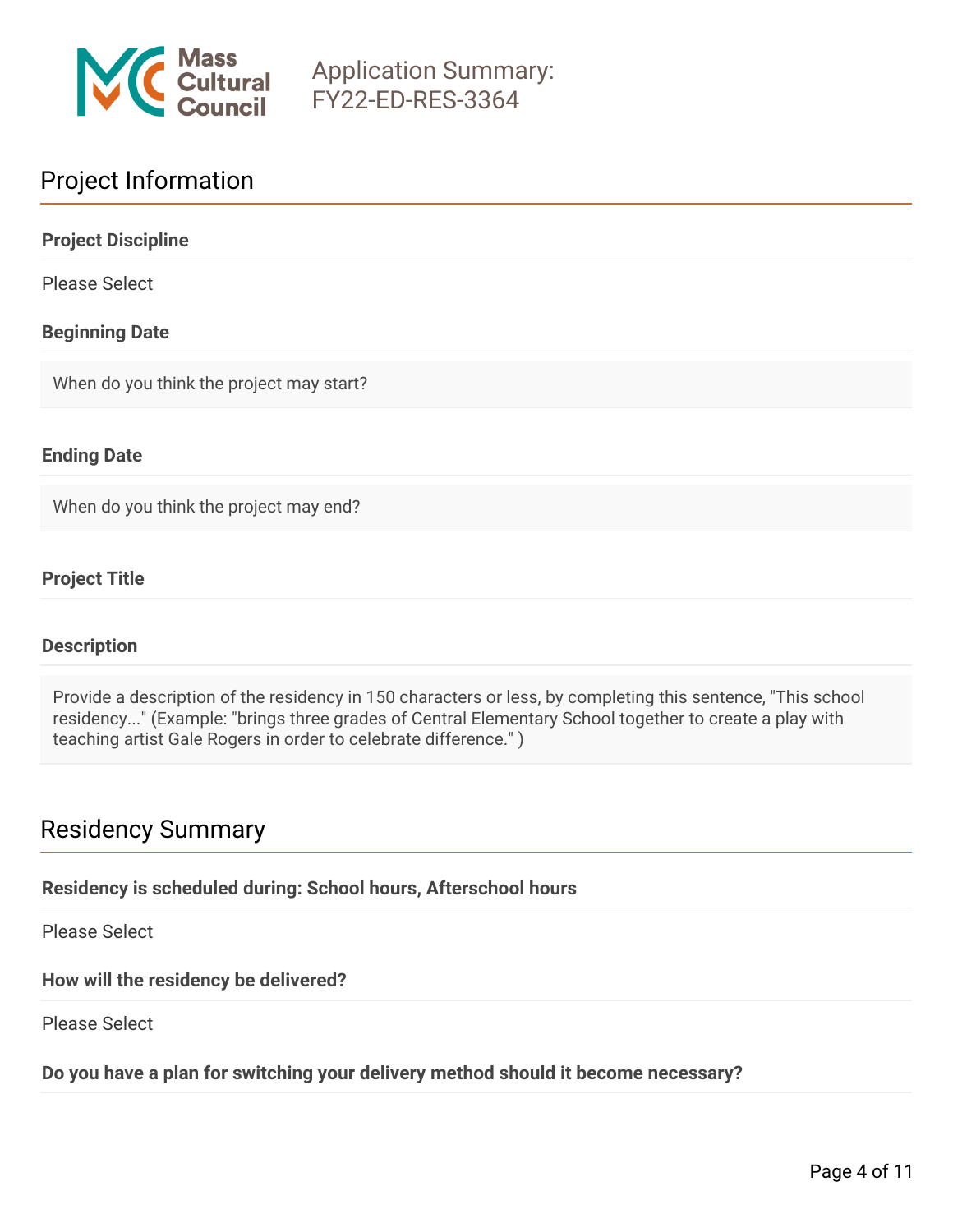

### Please Select

### **Grade level(s) of participating students involved**

Select multiple grades [K-12].

#### **Number of students directly involved in the residency (estimated)**

# Duration of Residency

**Total number of days per classroom**

**Total number of days in school**

# Residency Description

## Learning Objectives

#### **Student Learning Objective #1**

Provide a brief description of one of the Top 2 Student Learning Objectives for this residency. Character limit is 250 including spaces for each learning objective.

#### **Student Learning Objective #2**

Provide a brief description of the other of the Top 2 Student Learning Objectives for this residency. Character limit is 250 including spaces for each learning objective.

#### **Socially Conscious Learning Objective**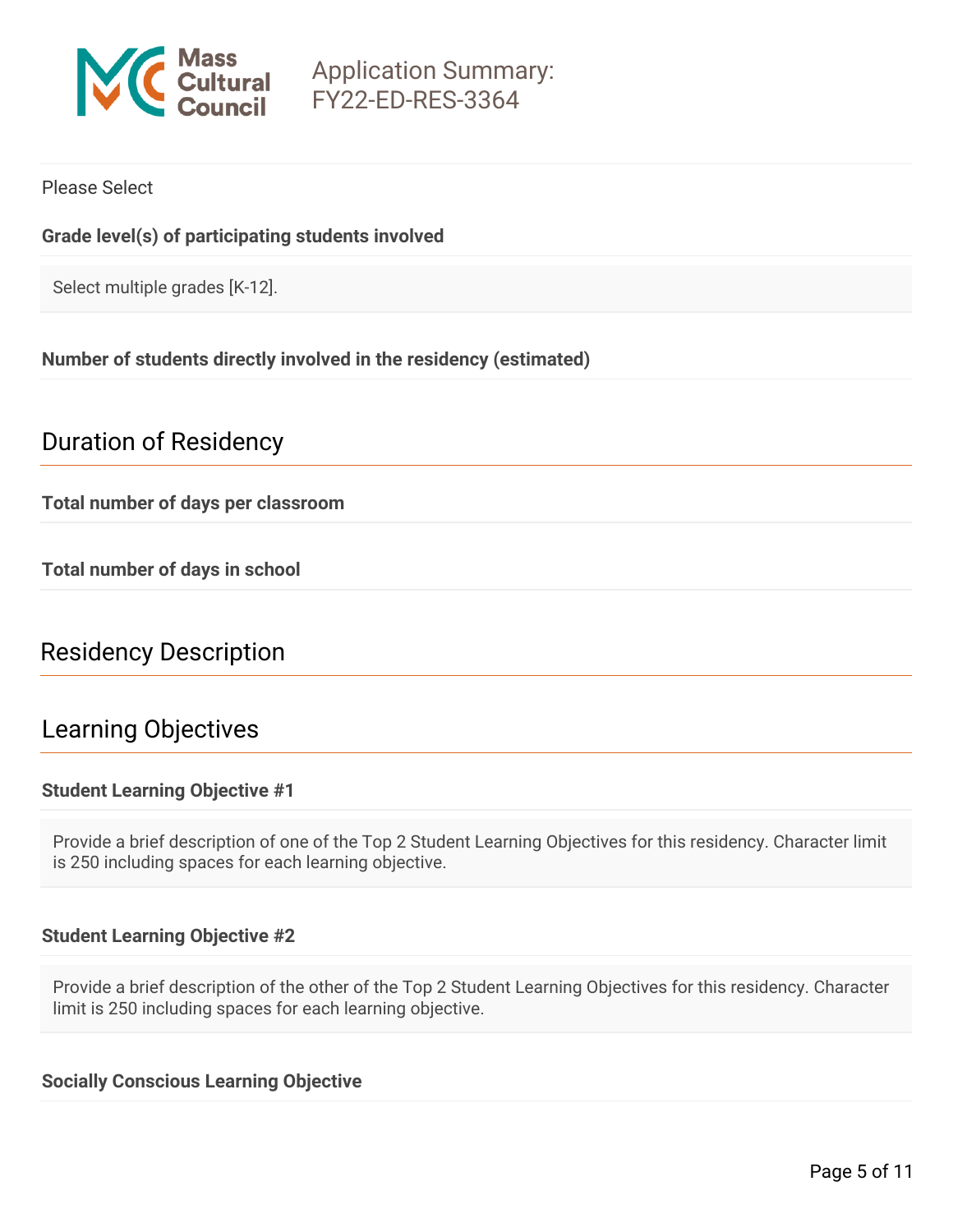

What will students learn to prepare them to be positive contributors to their world? For example, does the residency help them connect with their own voice or with the world around them (such as their school, their community, environment, or another culture?)

Character limit is 250 including spaces.

#### **Residency Overview**

What is the goal of the residency? What will the cultural partner(s) be doing? What will the students be doing? What will the teacher(s) do before and after the residency to extend learning? (Note: descriptions of individual sessions belong in the next section.) If the residency involves more than one grade, identify the unifying theme and discuss how the grades will explore the same content.

Character limit is 2000 including spaces.

#### **Residency Details**

Detail what will happen in the residency sessions to show how the residency will achieve all three Learning Objectives listed above. If the residency is 10 sessions per classroom or less, detail each session. If the residency is more than 10 sessions per classroom, provide the detail by groups of sessions (for example, Sessions 1-3, Sessions 4-6, Sessions 7-9, Sessions 10-12, etc.) For each session (or group of sessions) tell us what the Cultural Partner will teach, what activities the students will do, and what the teacher(s) will do before and after the session(s) to extend the learning.

Character limit is 3300 including spaces. Note: provide as much detail as possible to help the Reviewers understand your residency and evaluate your application.

#### **Culminating Event**

If there will be a Culminating Event, such as an exhibit or performance, please describe. Indicate if the Cultural Partner will be there or not. Residencies of 5 days or more in the school must include a Culminating Event.

Character limit is 500 including spaces.

#### **Planning with the Cultural Partner**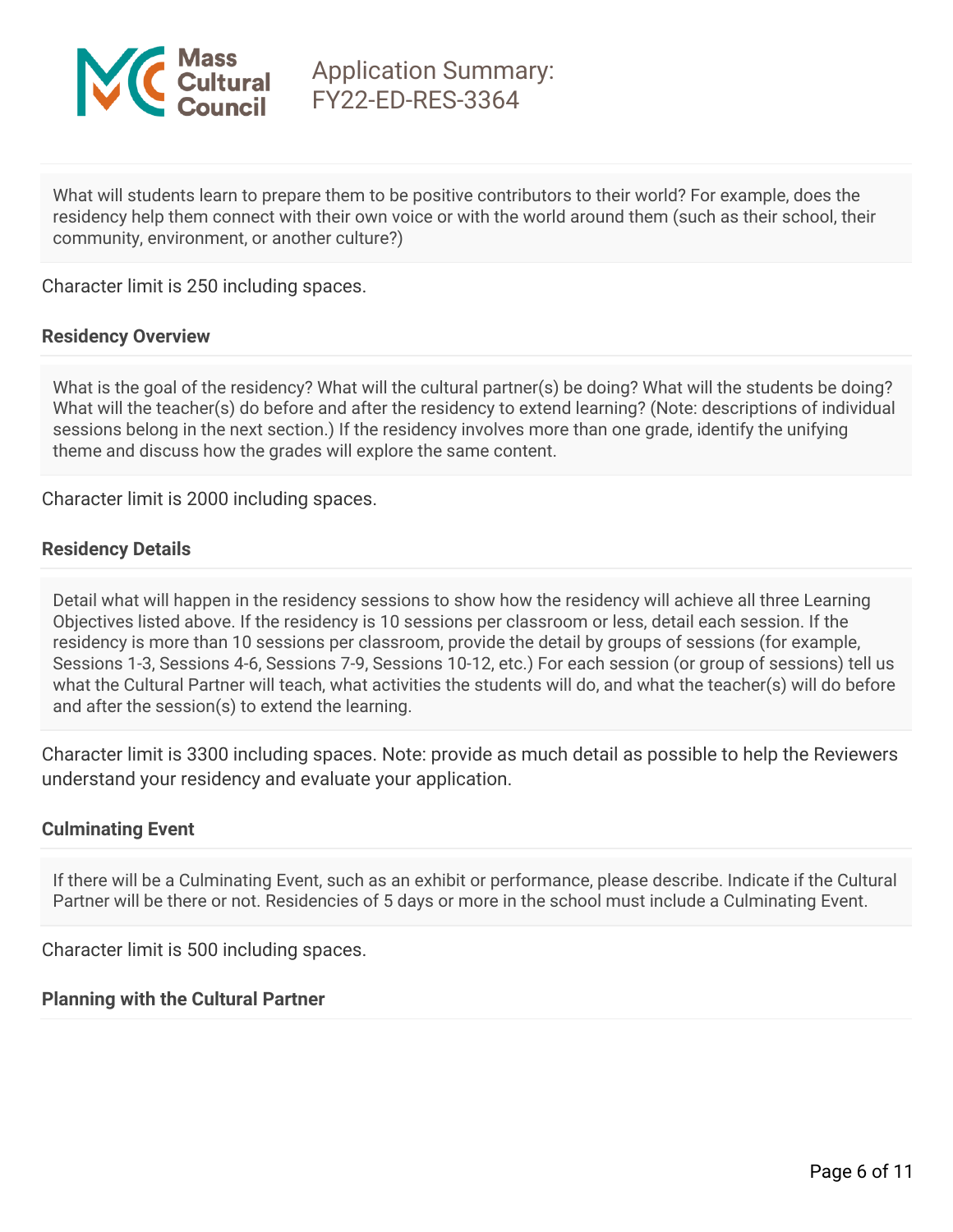

Planning Time is a critical step in developing a valuable and high-quality learning experience for your students. Each grant will include a \$250 stipend to pay the Cultural Partner for time spent planning with the school before and during the residency.

Briefly indicate which school representatives will be involved in the planning with the Cultural Partner, approximately when that will happen, and for how long they will meet/talk? For example, The four 3rd grade teachers will meet with the Cultural Partner for one hour in-person one month before the residency, followed by a total of one hour of individual meetings during the residency.

Character limit is 500 including spaces.

# Session Calculation and Budget

The session information should align with the responses provided within the Residency Description.

Please consider the following when preparing your answers:

- A session is the creative learning time when the Cultural Partner is working with students.
- One session is 30-75 minutes long and 80 -120 minutes equals two sessions.
- Additional sessions with the cultural partner are school assemblies, special afterschool sessions, etc
- Culminating event session(s) are required when a residency is for 5 or more days. Culminating event sessions can be counted in the calculation only when the Cultural Partner(s) is present.

# Session Calculation

The total number of sessions you calculate below determine the maximum grant award your residency is eligible for. If you have any questions, contact Diane Daily.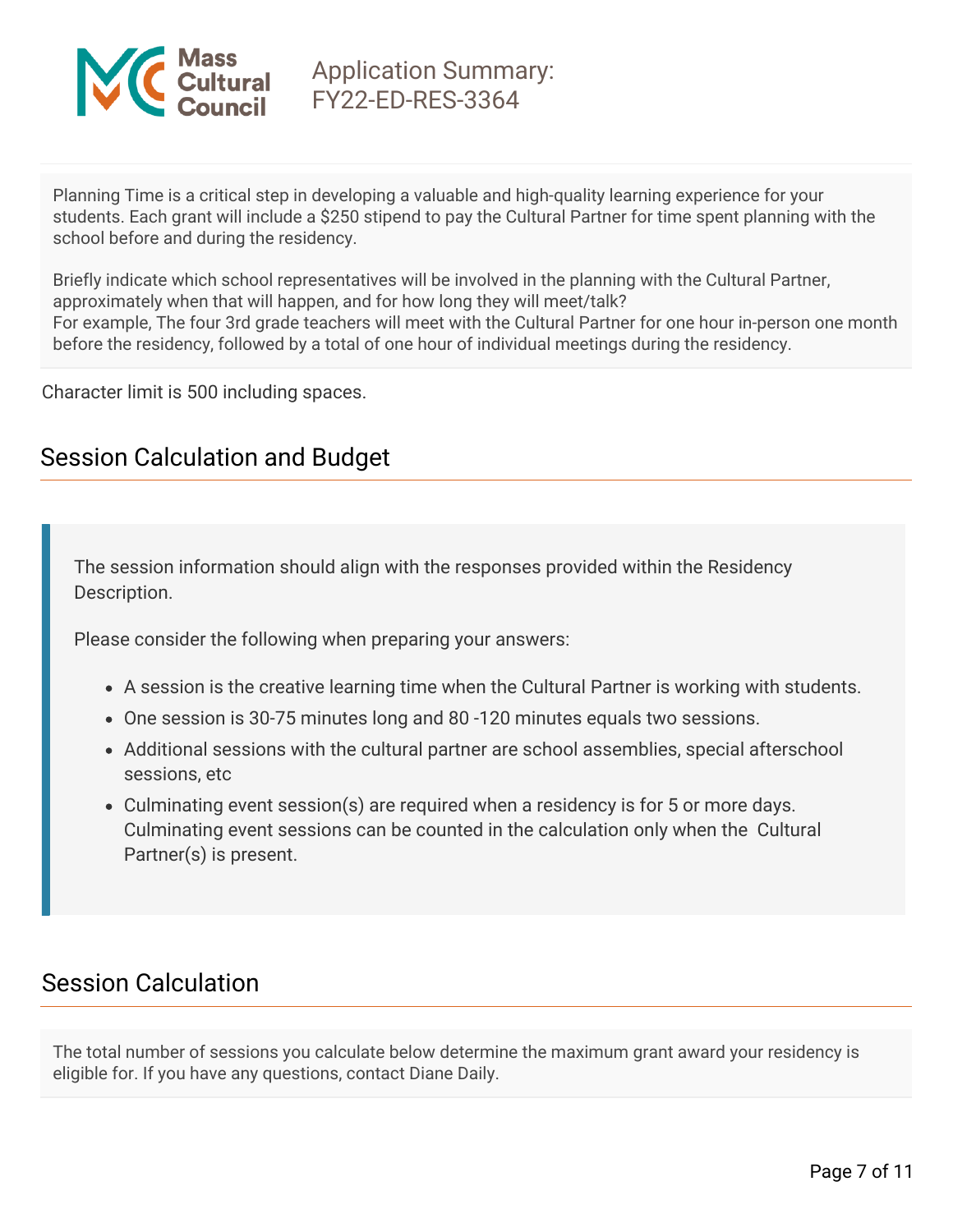

#### **Number of classrooms participating**

**Number of sessions per classroom**

**Number of additional sessions (if not applicable enter "0")**

**Number of sessions for the Culminating Event (if not applicable enter "0")**

#### **Total Number of Sessions**

Click on Save Draft to calculate the total sessions.

0.0

# Residency Budget

Provide a projected budget for your residency project that includes the anticipated cost for the entire residency. Grant funds may be spent on any residency expense – cultural partner fees, materials, culminating activity, etc. - Except the teacher's salary. Enter the estimated dollar amount needed for each of the line items. Enter "0" if there is no anticipated cost.

# Project Expenses

#### **Cultural Partner Fee**

US Currency - Whole numbers - Default .00

### **Planning (must be at least \$250)**

US Currency - Whole numbers - Default .00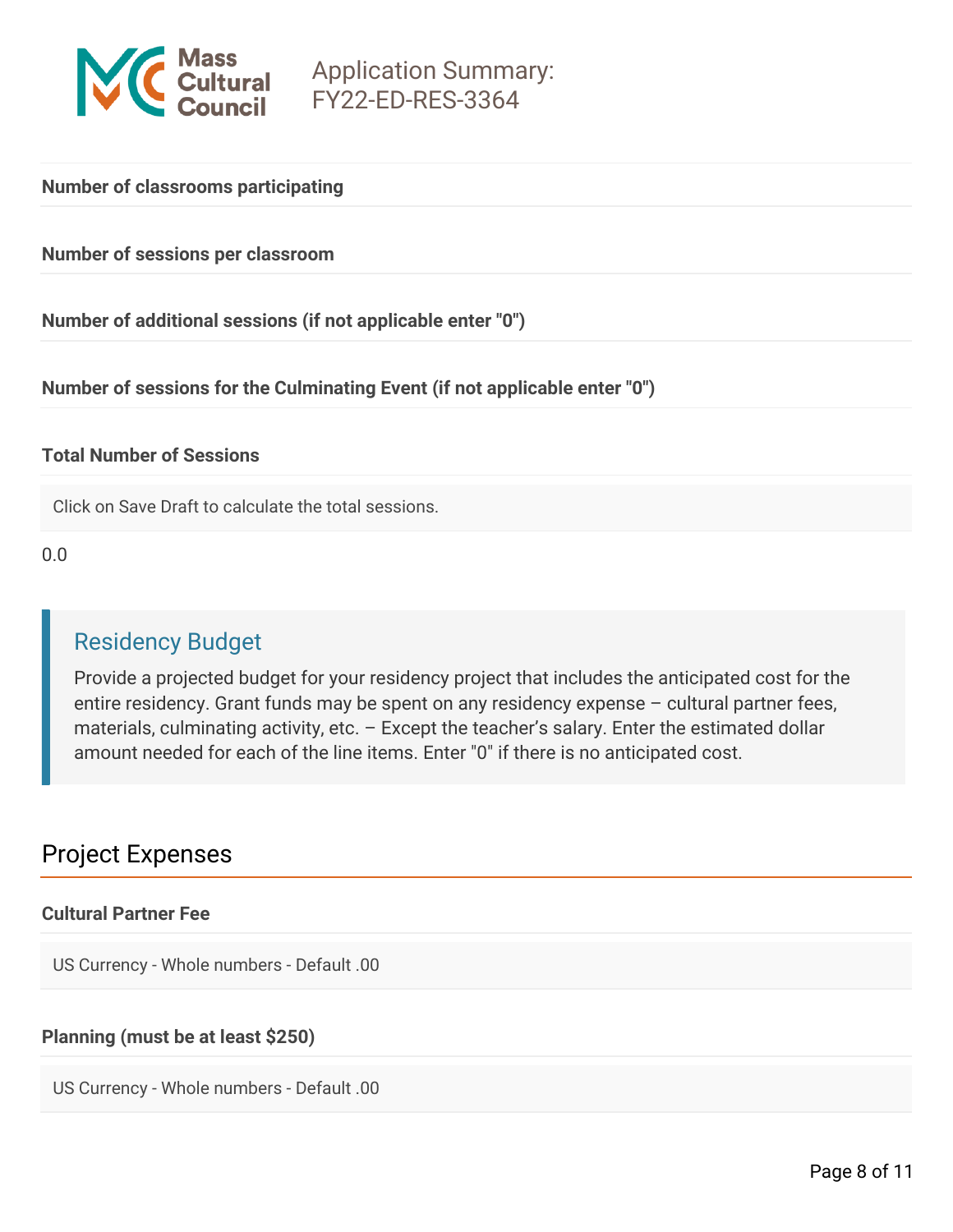

#### **Materials**

US Currency - Whole numbers - Default .00

#### **Technology**

US Currency - Whole numbers - Default .00

#### **Other (Please describe)**

US Currency - Whole numbers - Default .00

#### **Other Expenses Description**

#### **Expense Total**

Click on the Save Draft button to calculate the total expenses.

\$0

## Request

#### **Amount Requested**

Based on the number of sessions and planning stipend.

Click on the Save Draft button to calculate the amount requested.

\$250.00

### **Maximum Possible Grant (if approved)**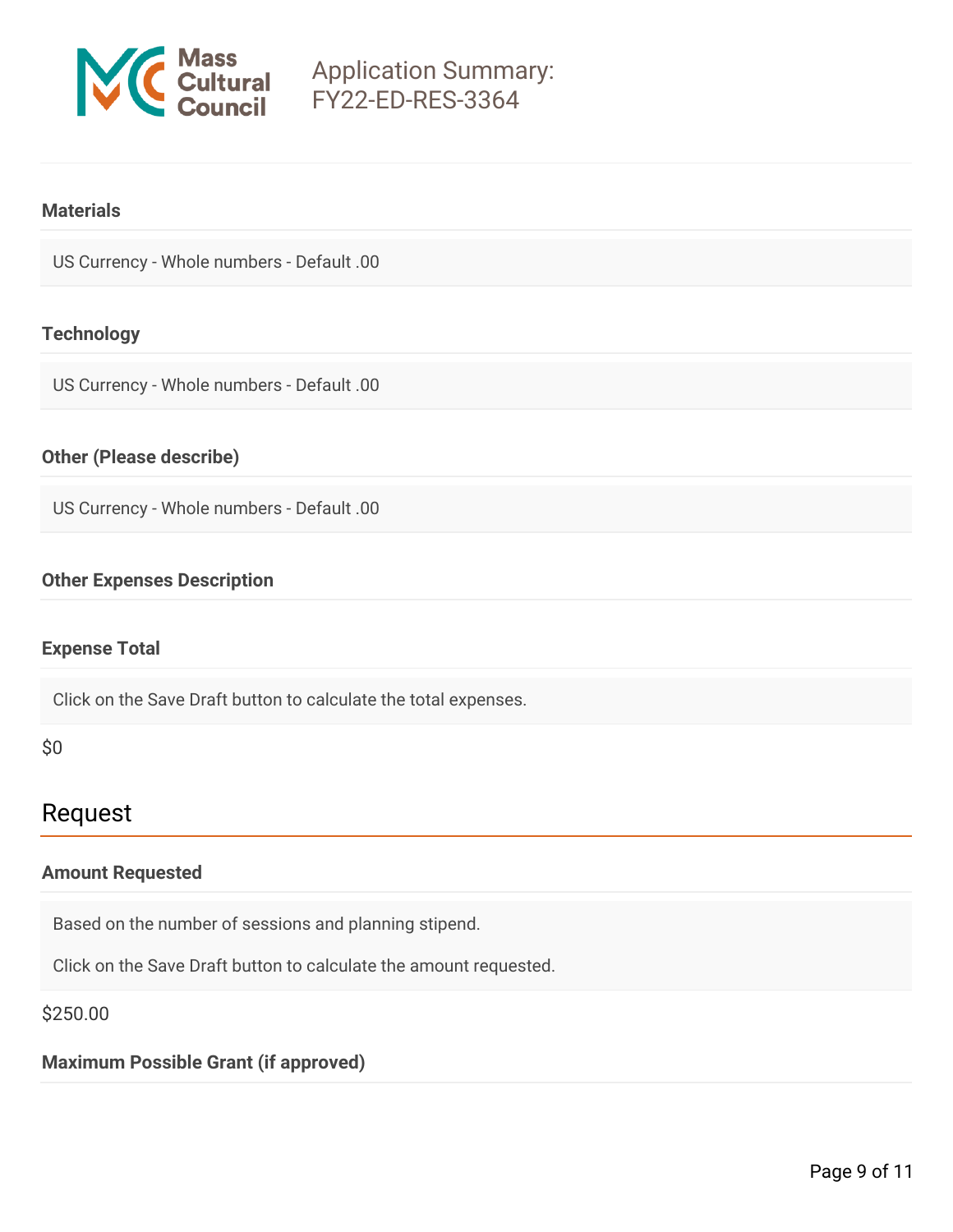

The maximum grant amount is \$5,500.

\$250

#### **School Contribution**

This is the amount the school will contribute to residency. It is calculated as the residency's **Expense Total - Maximum Possible Grant** amount.

(\$250)

# Acknowledgement

### **Ready to Submit?**

Once you click "Submit" below, you will no longer have access to make changes to your application. A copy of your application will be sent via an email attachment upon submission.

**Please note: You have not successfully submitted your application until "Congratulations" appears in blue text at the top of the page.**

**Authorized Signature: I certify that all the information contained in this application, including all supporting documents and materials, is true and correct to the best of my knowledge. I hereby release Mass Cultural Council, its members, and employees, from any liability and/or responsibility concerning the submission of materials to this program. In addition, I agree that the required public acknowledgment will be given to Mass Cultural Council if this application is approved. I understand that failure to respond to any of the items requested in this application may seriously hinder its consideration. I certify that we are committed to the completion of the proposed activities in compliance with legal requirements and granting procedures and will file the report required by the Mass Cultural Council.**

**Clicking "submit" below serves as an authorizing electronic signature.**

**Authorized Signature**

Recommended for Funding